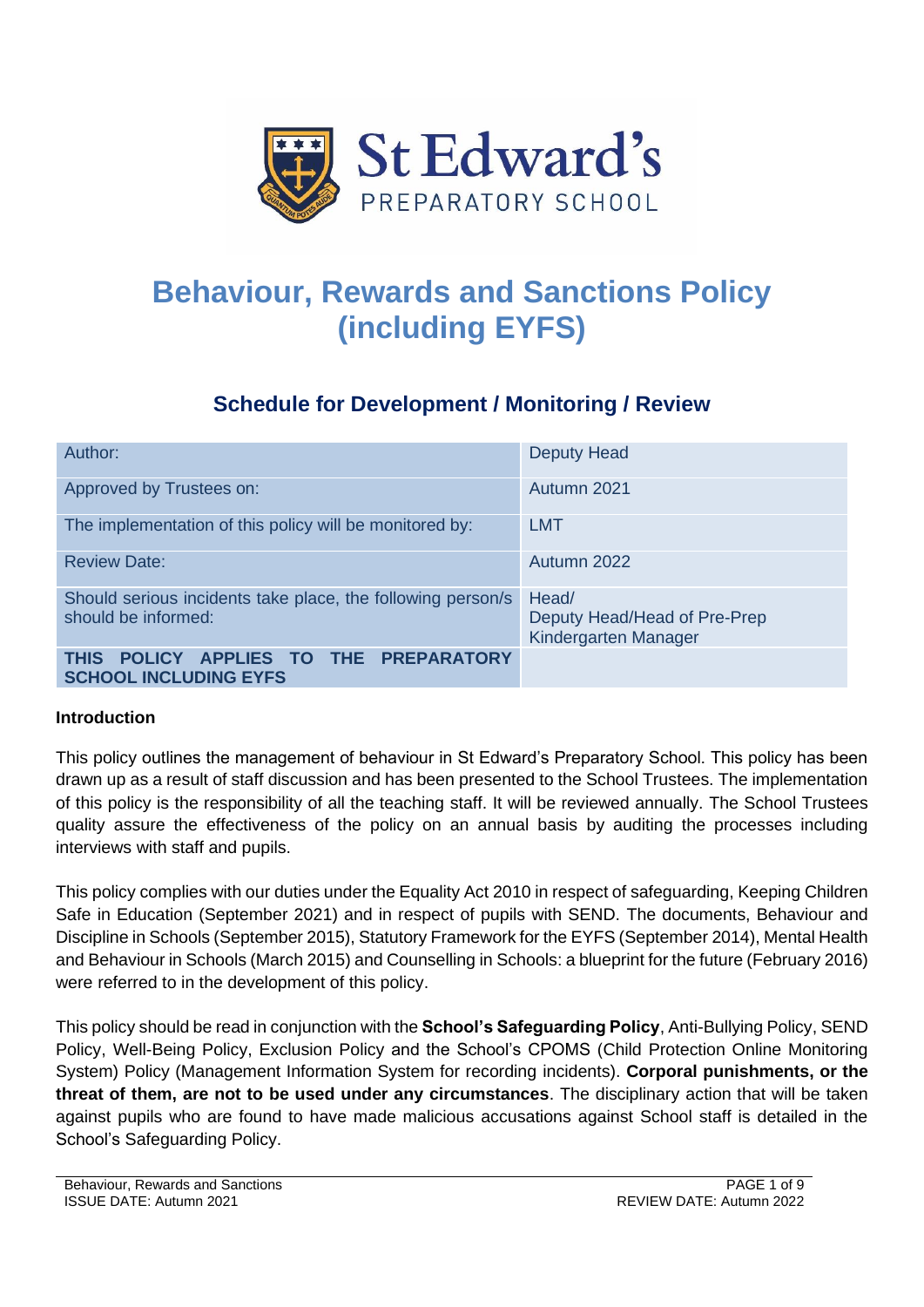# **Aims**

Excellent behaviour and self-management are very important for the progress of each pupil. At St Edward's Preparatory School, we aim to promote these qualities through a fair and consistent approach, which is clearly communicated to all pupils. We aim to promote self-management by raising pupils' awareness of their own behaviour and the effect it may have on others. We endeavour to create a friendly and well-ordered school where unacceptable behaviour is rare.

The aim of this policy is to assist in the creation of an environment where we enable our pupils to be:

- Happy, Safe and Resilient
- Ambitious and Respectful
- Appreciative of self and others

Equipped with a spiritual foundation and a strong moral code; ready to become positive and life-long contributors to society. In order to strive towards achieving these attributes we abide by the following School rules:

- To appreciate, respect and care for ourselves and each other
- To always try our best
- To always tell the truth and be polite
- To appreciate, respect and care for the environment that we are in.

These are our School rules that the pupils know and agree to. In addition to these School rules there are further detailed rules in the New Parents' Handbook and in the Conditions of Acceptance and Parent Contract.

At St Edward's Preparatory School, our aim is to promote positive behaviour by the use of positive praise, recognition and appropriate rewards. Unacceptable behaviour is dealt with consistently, appropriately and in a way to encourage future pupil self-management of the behaviour shown.

# **Encouraging Positive Behaviour – Rewards**

The most important reward for a pupil is praise. To become an active, motivated learner pupils need to know that their efforts and achievements are recognised and valued. In order to teach pupils the importance of good behaviour, a variety of rewards are used throughout the School. They include the following:

- complimentary remarks
- individual praise and encouragement
- stickers to wear
- stickers on work
- written comments on work
- Star certificates (Pre-Prep. One certificate issued to one child in each class on a weekly basis and presented during assembly)
- Gold leaves (Prep. One leaf issued to one child in each class on a weekly basis and presented during assembly. The leaves are displayed in The Seedling and the children are given the privilege to sit on the raised area for eating during lunch time that week)
- House Points (Prep and Year 2)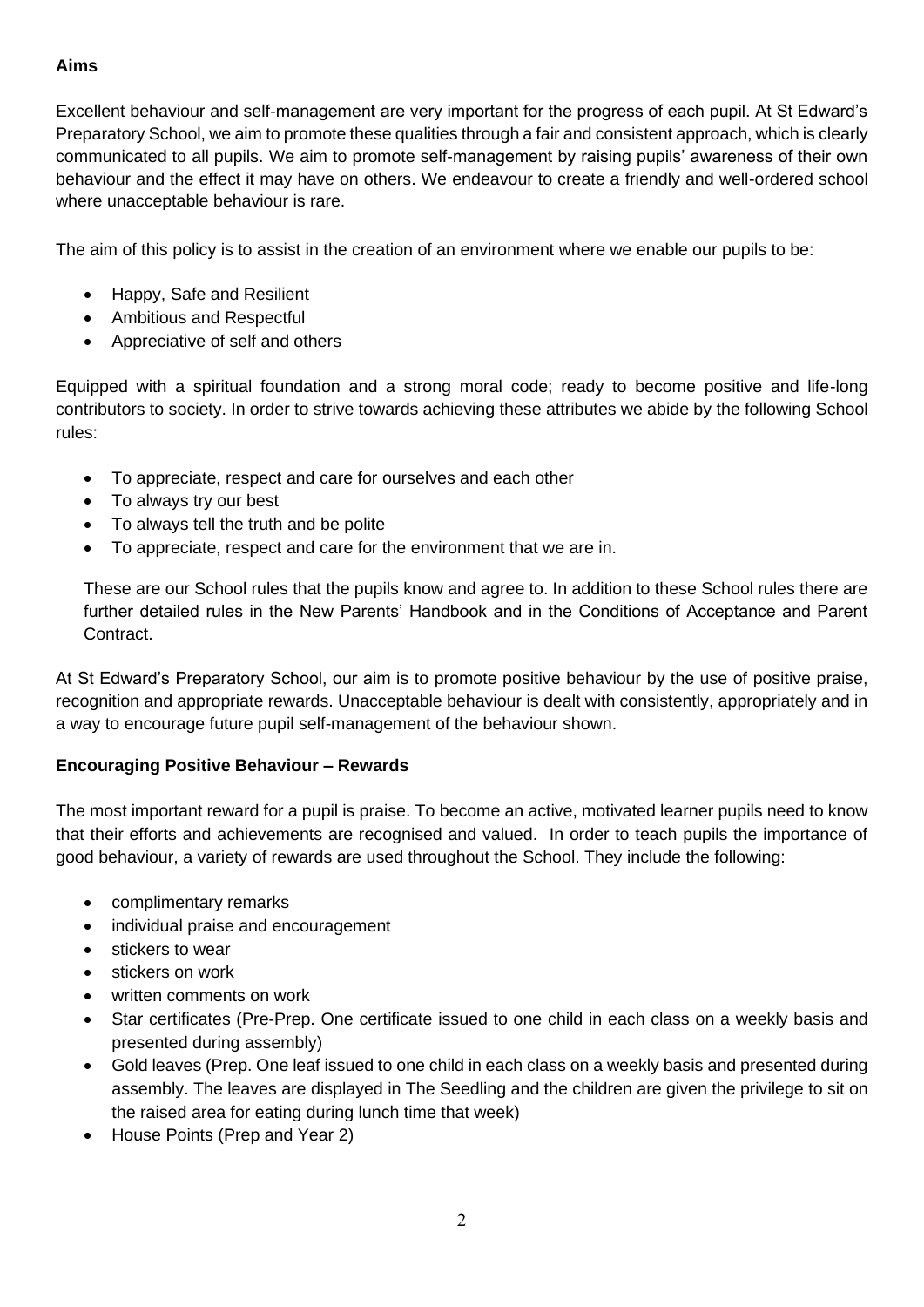- Effort Cards (Prep. These are awarded at the end of each half term for displaying consistent effort across the curriculum and the children awarded these cards are invited by the Headmaster to join him for a film afternoon.)
- Headmaster Award

In addition to the above, individual teachers can operate individual in class reward systems such as:

- Star of the day/week
- table points
- raffle tickets
- marbles for Golden Time
- certificates for different achievements

The issuing of rewards vary in timescale but include immediate, weekly and half termly. Rewards given can be a one off or accumulative leading to a reward of greater significance. We also recognise the efforts and achievements of pupils made out of school and these are celebrated in individual classrooms, The Prep Week and/or assemblies.

#### **Sanctions for unacceptable behaviour\***

If a pupil displays unacceptable behaviour the following steps need to be applied:

- 1. ask the pupil why they feel that intervention has taken place (if the pupil is able to identify the reason then proceed to the next point, if not provide the reason)
- 2. relate with the pupil to the School rules
- 3. ask the pupil the effect that their behaviour may or has had on others
- 4. ask the pupil and discuss the appropriate behaviour that should have taken place or needs to take place in the future

If, following the above, the member of staff feels that the incident needs no further action then the incident is brought to a close. If further action is required the following must be followed within each department.

#### **Early Years Foundation Stage (EYFS) and Pre-Prep (see also the separate EYFS Positive Behaviour Guide)**

#### **Kindergarten/ Pre-School**

In the EYFS, positive relationships are key to supporting positive behaviour. Relationships are built on meeting the emotional needs that we all have for attention, acceptance, approval, comfort, security, encouragement, support, respect and affection. Young children can often display unwanted behaviour because they are tired or hungry or require something someone else has had. This may also be seen when they feel they cannot communicate their needs. As children go through a range of new and different experiences, they can test boundaries and sometimes show frustration, resulting in unwanted behaviour. It is important to be a positive role model to the children and to keep calm when dealing with difficult or unwanted behaviour. Modelling positive behaviour starts with play and engagement, and in the Kindergarten and Pre-School departments we adopt a behaviour policy which is age and stage related and a focus on the child's emotions.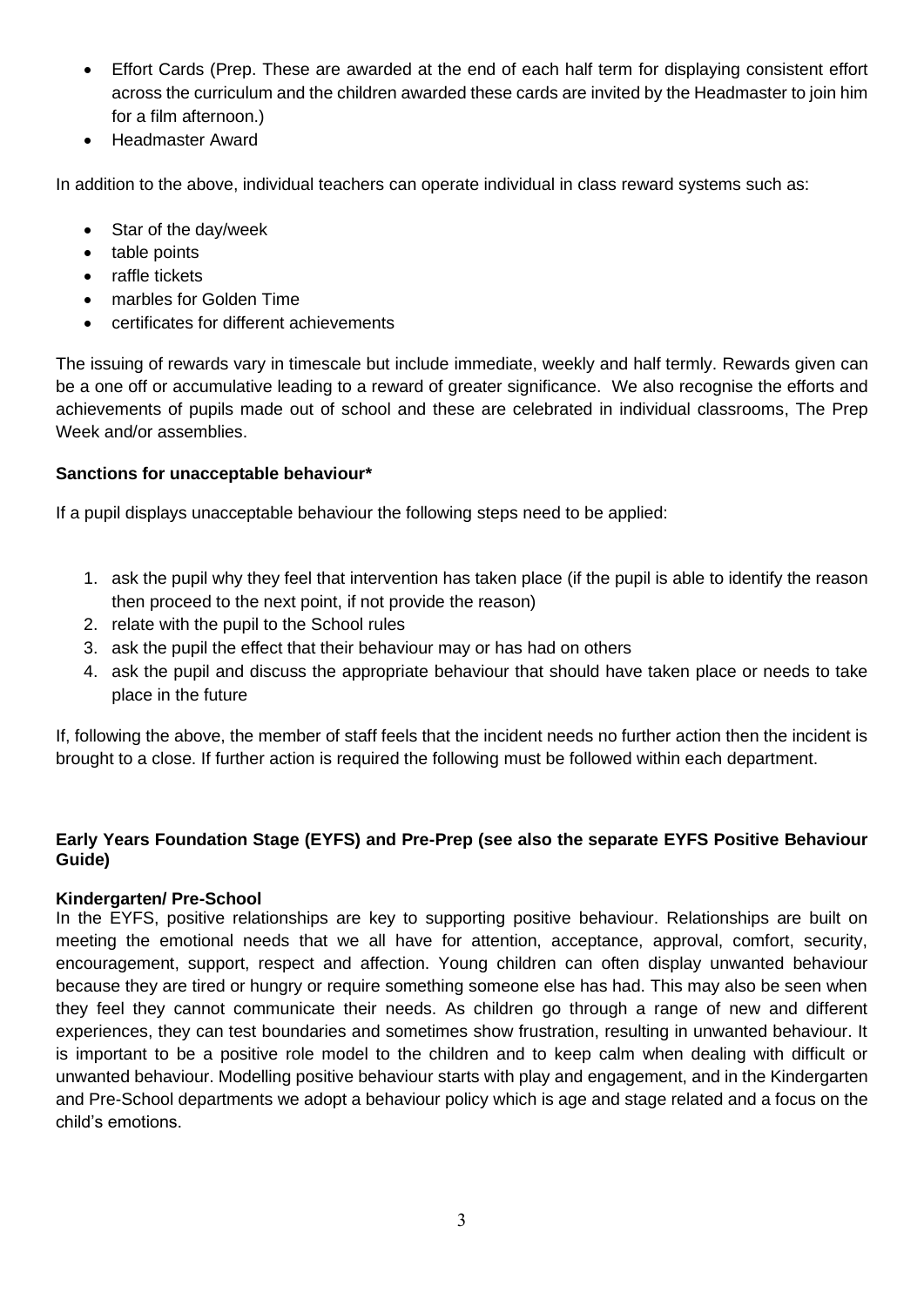#### **Positive Communication**

Positive communication is key to our EYFS behaviour policy as it is important to communicate clearly and positively with the children in our care. All children learn to communicate at different stages, and this can often lead to a child becoming frustrated when they are trying to make their needs known and they are not being met. Getting down to a child's level, showing patience and giving them time to respond is essential. Helping children to understand their feelings, how they respond to a situation and knowing that they have a consequence for their actions is a major part of their development. We support this development by talking to the child and helping them to explain how they may be feeling.

#### **Praise and Reward**

Most children thrive when they are being praised for the smallest of things and this helps to build their confidence and self-esteem. In the EYFS we place great emphasis on praise and rewards and through age and stage appropriate strategies the children gain a clear understanding of positive and expected behaviour. Through the use of the 'Good and Bad' choices approach, which is implemented from Nursery to Pre-School, the child gain a clear understanding of expected behaviour and the impact of the choices that they make. This visual approach places emphasis on the child to make a good choice which is highly praised and celebrated.

# **Setting limits and boundaries**

Children need to know clear boundaries, so they have a good understanding and are aware of what is expected from them. The boundaries must be realistic and achievable for children, and any rules that are set should be consistent within the classrooms, and have a clear focus on the following:

- good listening
- kind hands
- kind words
- sharing
- taking turns
- showing kindness
- responding positively to instructions
- given and following the boundaries

If a pupil's inappropriate behaviour is persistent and/or severe, and all of the steps above have been followed, the pupil will then be taken to the Head of Pre-Prep, Mrs France and their behaviour will be discussed further.

Parents will be informed of the action taken and the incident will be recorded on CPOMS. In Year 2, if inappropriate behaviour continues to persist then the sanctions applied in the Prep department may be followed.

In extreme circumstances, and only after being considered by the Head of Pre-Prep, Deputy Head and Head, sanctions applied in the Prep department may be applied to a Reception or Year 1 pupil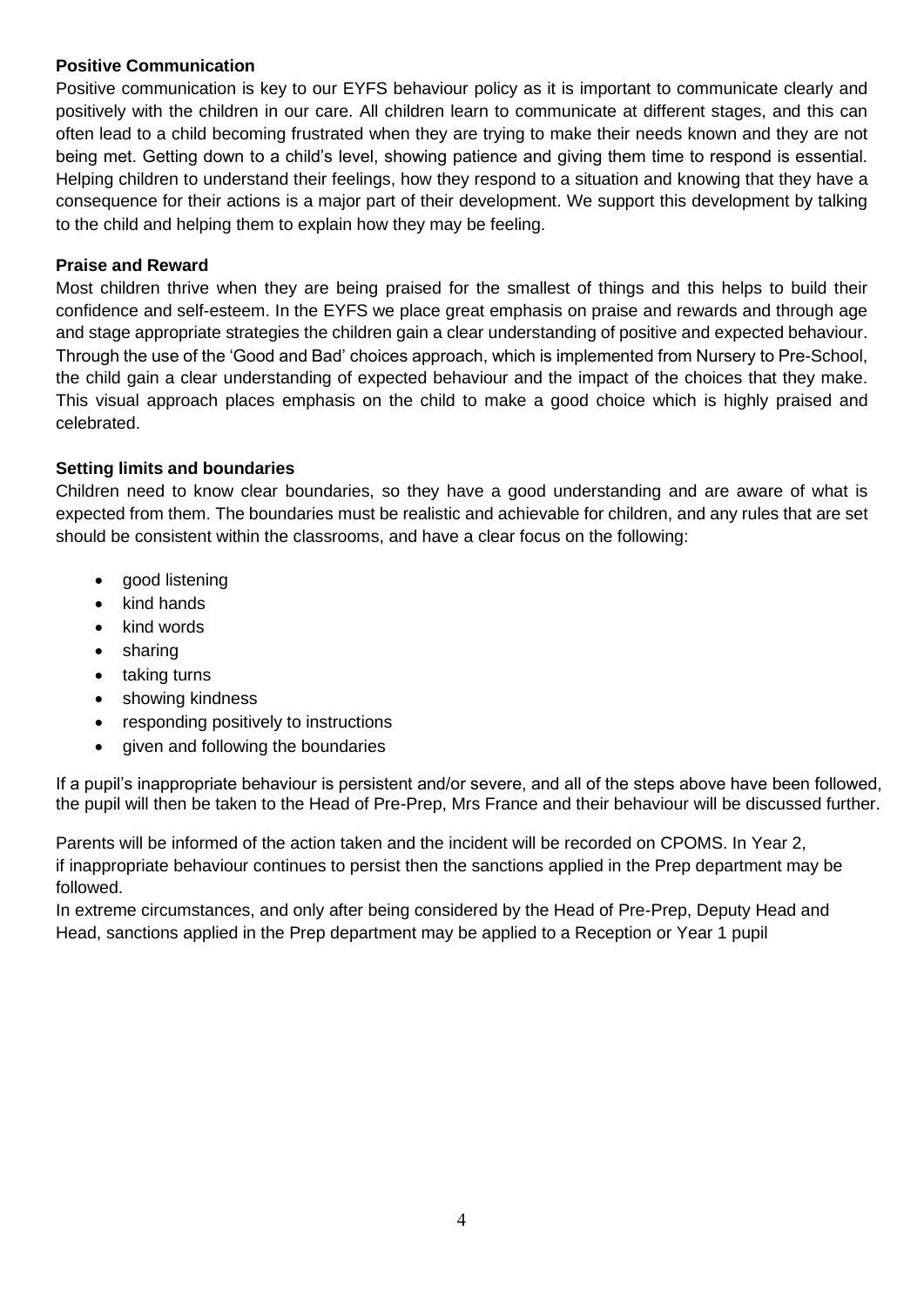#### **Prep Department**

In the Prep department a behavioural points system is operated. All of the pupils commence each week with 10 behaviour points. If, after following steps 1-4, it is considered that a further sanction is required for the inappropriate behaviour, then 1 or a number of behaviour points may be removed from the pupil. This is recorded on CPOMS and the child's Class Teacher is notified. If a pupil loses 3 or more behaviour points by the end of the week then they are required to miss all or some of their Golden Time activities and are required to report to the Deputy Head for a period of reflection. Steps 1-4 are discussed and then the further steps of intervention are explained should he/she have to report to the Deputy Head again in the future. Parents are notified, either by the Class Teacher or Deputy Head, if their child has lost 3 or more behaviour points during the week.

If a pupil is required to report to the Deputy Head for a second time, steps 1-4 will be discussed again and then consideration will be given as to why the pupil has been required to report on two separate occasions and the nature of the inappropriate behaviour. Following this, a decision is made as to whether the pupil needs to be placed on to a Form Teacher's Report card. If a pupil is placed on to a Form Teacher's Report Card then the parents are notified on the same day. If grades 3 and 4 (good or excellent respectively) are achieved throughout the first week then the pupil will be taken off of the Form Teacher's Report Card at the end of the week. If grades 2 or below are given then the pupil will remain on the Form Teacher's Report Card for a further week. If after two weeks grades 2 or below are still being given then the pupil will be placed on an Deputy Head's Report Card. Parents will be notified of the transition. If grades 3 and 4 are achieved throughout the first week then the pupil will be taken off the Deputy Head's Report Card at the end of the week. If grades 2 or below are given then the pupil will remain on the Deputy Head's Report Card for a further week. If after two weeks grades 2 or below are still being given then the pupil will be placed on a Headmaster's Report Card and parents will be asked to attend a meeting to discuss the situation further.

If a pupil's inappropriate behaviour is exclusive to break times then a decision may be made to place the pupil on a Break Time Report Card as opposed to a Form Teacher's Report Card. The same procedure as a pupil being on a Form Teacher's Report card is followed but only applies to the break times.

Some children may need to be placed on a Support Card when the staff feel there is a certain area or areas of concern linked to the child's well-being or due to family circumstances that needs specific targeting and support from the staff. Staff use the card to write positive feedback to the child about his/her behaviour during that lesson which can then be discussed with the either the Class teacher and/or the Deputy Head. A record of this support is kept by the Deputy Head.

Specialist 'Feel Good, Think Good' sessions are also offered to certain children by the Head and/or the Deputy Head if staff or parents feel a child needs extra support with their self-esteem, confidence, etc.

In extreme cases, the Deputy Head and/or Headmaster may make the decision to place a pupil on an Deputy Head's Report Card or a Headmaster's Report Card without following the steps detailed above.

To assist with providing a fair and consistent approach to the loss of behaviour points, a level system has been produced to provide examples of inappropriate behaviour and the related actions/sanction (see appendix 1).

Physical intervention will only be used to manage a child's behaviour if it is necessary to prevent personal injury to the child, other children or an adult, to prevent serious damage to property or in what would be reasonably regarded as exceptional circumstances. A written record of any physical intervention being used must be taken and must be kept safely. A report of the incident must be given to the parents within 24 hours.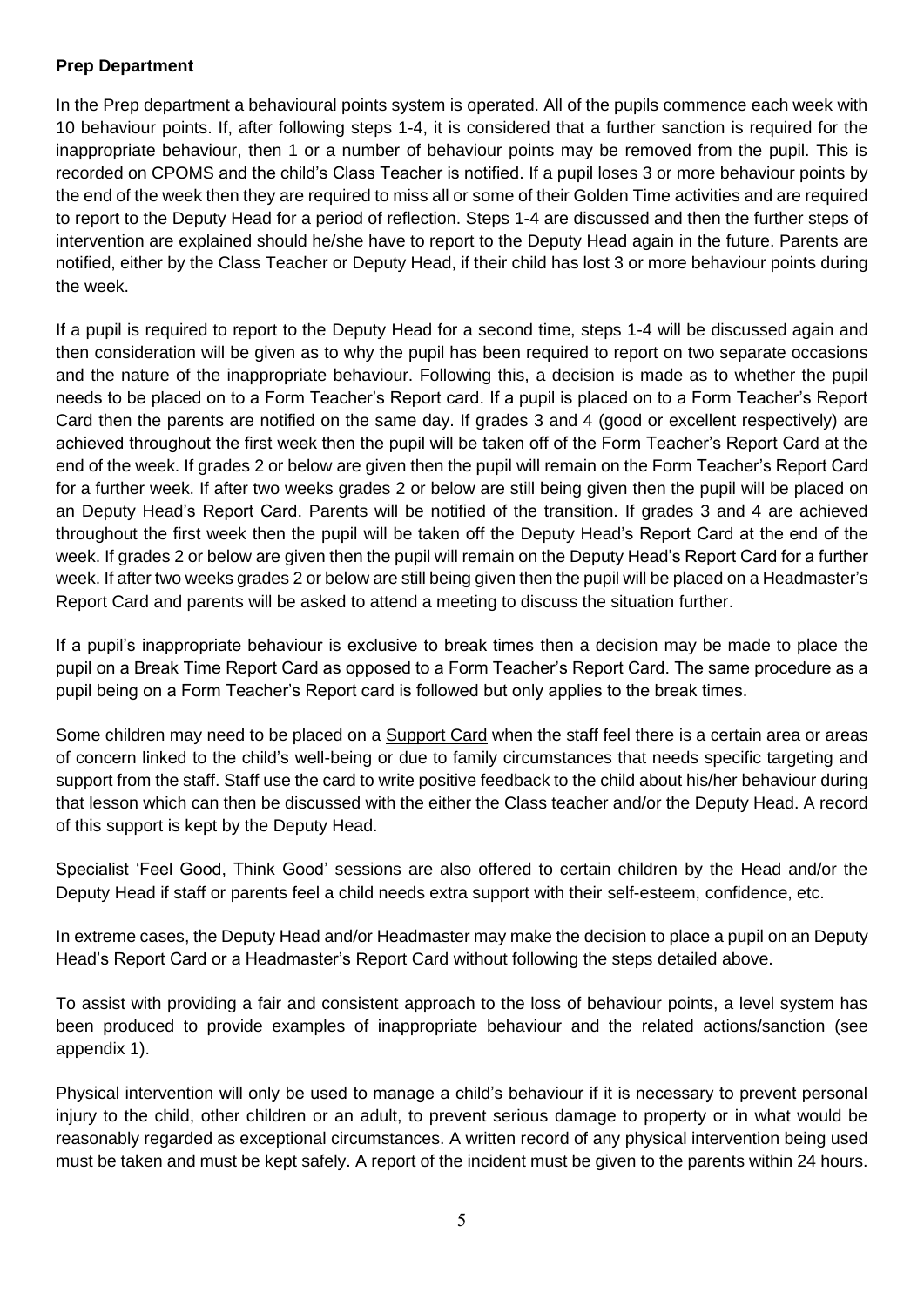The School does not tolerate bullying of any kind. If it is discovered that an act of bullying or intimidation has taken place, we act immediately to stop any further occurrences of such behaviour. While it is very difficult to eradicate bullying, we do everything possible to ensure that all pupils attend this School free from fear (please see Anti-Bullying Policy).

*\* Behavioural expectations and sanctions are age and stage appropriate.*

# **Coaching for improvement in behaviour**

Appropriate behaviour and response to different behaviours are taught throughout the School in various contexts such as in P.S.H.E. lessons (through the PiNK Curriculum), circle times, assemblies and spontaneously if there is a situation that requires it. The School recognises when there are pupils that need to be taught particular strategies to improve their behaviour. To this end the School employs a Support Card system and also offers 'Think Good-Feel Good' sessions if deemed appropriate. Parents are notified if pupils are given this additional support and the sessions are recorded on CPOMS. The School is also rolling out a new 'Girls on Board' initiative linked to girls and their friendship groups. Both the Deputy Head and PSHE Coordinator are 'Champions' of this initiative. This initiative empowers the girls to talk through and 'sort out' their relationship issues between themselves.

# **Pastoral support**

The School recognises that pupils' behaviour can be affected by different situations that arise in their lives and is equipped to provide additional pastoral support, if considered necessary. This additional pastoral support is provided by the Deputy Head and/or the School's Well-Being Nurse and may take the form of sharing and talking about the individual pupil's concerns/issues or carrying out 'Think Good-Feel Good' sessions. This additional support is provided in the Pastoral Suite. Parents are kept updated and the pastoral support given is recorded on CPOMS.

#### **Mental Health**

The School has been accredited with the Healthy Living Award from the GHLL (Gloucestershire Healthy Living and Learning) who are part of the GCSE (Gloucestershire Children's Safeguarding Executive). The School is now working towards the GHLL Mental Health Champions Award enabling children to achieve their best and live happy, healthy lives. All staff have carried out Mental Health Basic First Aid training and both The Head and Deputy Head have carried out advanced Mental Health training.

The School also employs an experienced Well-Being Nurse/Mental Health Nurse who is available on a weekly basis to meet with specific children who need further support. The children are recommended to her by either the Deputy Head or via other staff who believe such a child would benefit from her knowledge and support. These children have parental permission for the Well-Being Nurse to assess and support them. The Well-Being Nurse will report her findings to the Deputy Head and recommend any extra support which the School can carry out with the child or further support from outside agencies

# **Record Keeping and Monitoring**

Any inappropriate behaviour in the EYFS or Pre-Prep department will be recorded on CPOMS, if appropriate. If a pupil is required to report to the Kindergarten Manager or Head of Pre-Prep, the incident will be recorded on CPOMS.

Loss of behaviour points, accompanied with a reason for the loss, are recorded on to CPOMs by the member of staff that has taken the point/s away. At the end of each week a report is run to identify the children that have lost behaviour points for that week. Pupils that have lost 3 or more behaviour points are identified and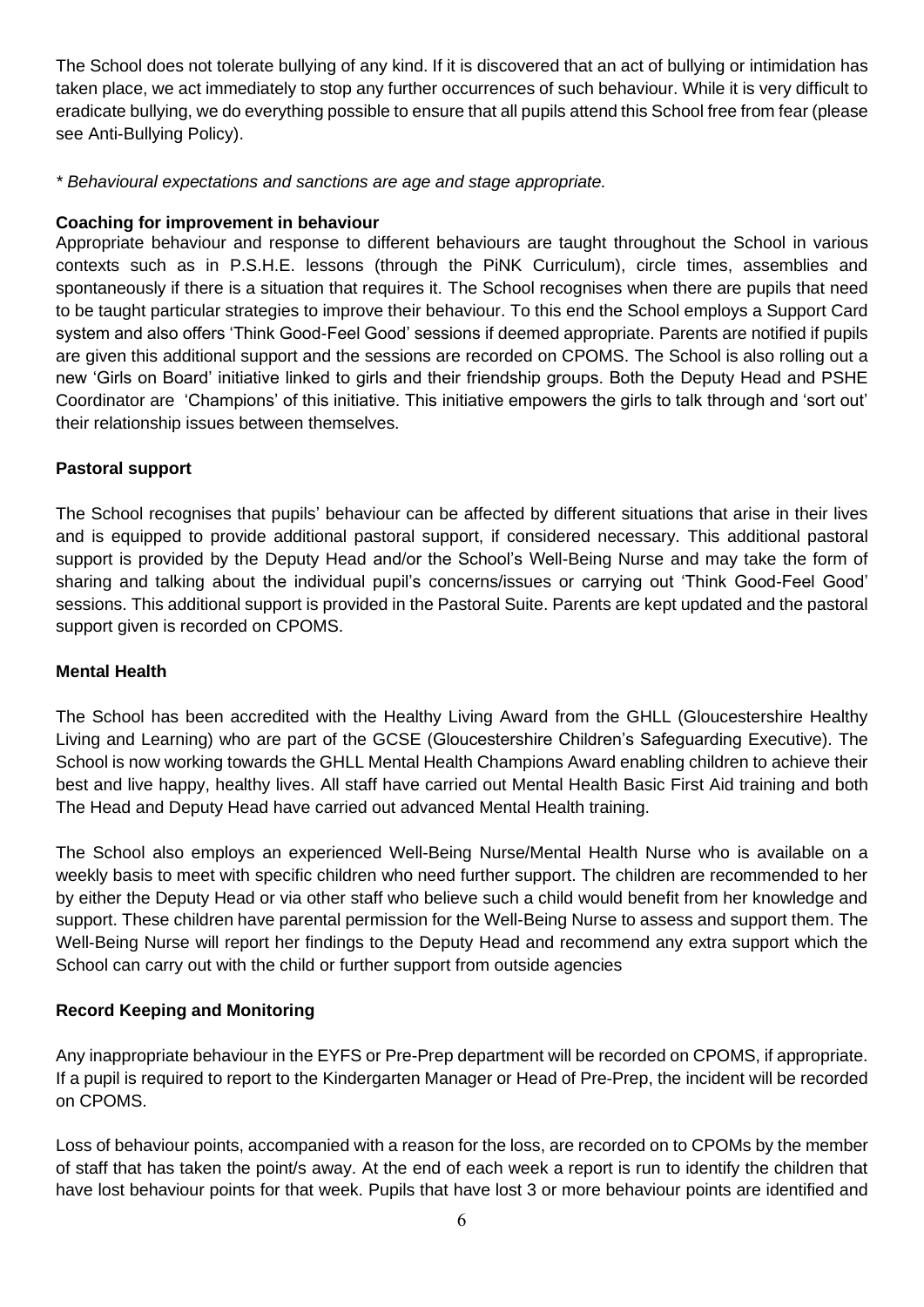notified of the time that they are required to meet with the Deputy Head. The Deputy Head monitors the loss of all behaviour points and if there are any consistent patterns or concerns may request to see the pupil/s to provide support to self-manage their behaviour. The weekly reports are stored on CPOMs and provide an ongoing comprehensive record of the loss of behaviour points. If no behaviour points are lost by any pupils, in a given week, the weekly report is still generated and stored as a nil return.

Any meetings held between the Deputy Head or Headmaster with a pupil/s are recorded on CPOMS.

If a pupil is placed on a report card then this is recorded on CPOMS accompanied with the conversation held with the parent. The record keeping on the report cards is as follows:

- Form Teacher's Report Card the pupil has their card marked and signed by the teacher after each lesson. At the end of each day the pupil's Form Teacher and parents must also sign the card.
- Deputy Head's Report Card the pupil has their card marked and signed by the teacher after each lesson. At the end of each day the pupil's Form Teacher, Deputy Head and parents must also sign the card.
- Headmaster's Report Card the pupil has their card marked and signed by the teacher after each lesson. At the end of each day the pupil's Form Teacher must sign the card and then the pupil needs to report to the Headmaster. The card is then taken home to be signed.
- Break Time Report Card the pupil has their card marked and signed by the teacher on duty at the end of each break time and is then signed at the end of the day by the pupil's Form Teacher. The card is then taken home to be signed.

If a pupil is placed on a Support Card and/or receives 'Think Good-Feel Good' sessions then this is recorded on CPOMS accompanied with the conversation/s held with the parent. The record keeping on the Support Card is as follows:

• Support Card – if appropriate, comments are written each day about the progress the pupil has made with regards to the area that support is required and signed by the individual teachers. At the end of each day the pupil's Form Teacher, Deputy Head and parents must also sign the card.

If a pupil receives additional pastoral support the information is recorded on CPOMS.

The Leadership Management Team (LMT) are alerted to all behavioural and pastoral incidents/concerns recorded on CPOMS and there is an opportunity to discuss the information further at the weekly LMT meetings and briefings with all staff if deemed necessary. All historical information on CPOMS can be viewed by the LMT.

CPOMS is also used as a record to support pupils' transition between year groups within our School and the transition to Senior schools.

# **The Role of Parents**

The School expects pupils' behaviour out of school to be an extension of expectations in school. We work collaboratively with parents, so children receive consistent messages about how to behave at home and at school. There are detailed rules in the New Parents' Handbook and in the Conditions of Acceptance and Parent Contract and we expect parents to read these and support them. We try to build a supportive dialogue between the parents and the School, and inform parents if we have concerns about their child's behaviour. If the School has to use reasonable sanctions for a pupil's inappropriate behaviour, parents should support the actions of the School. If parents have any concern about the way that their child has been treated, they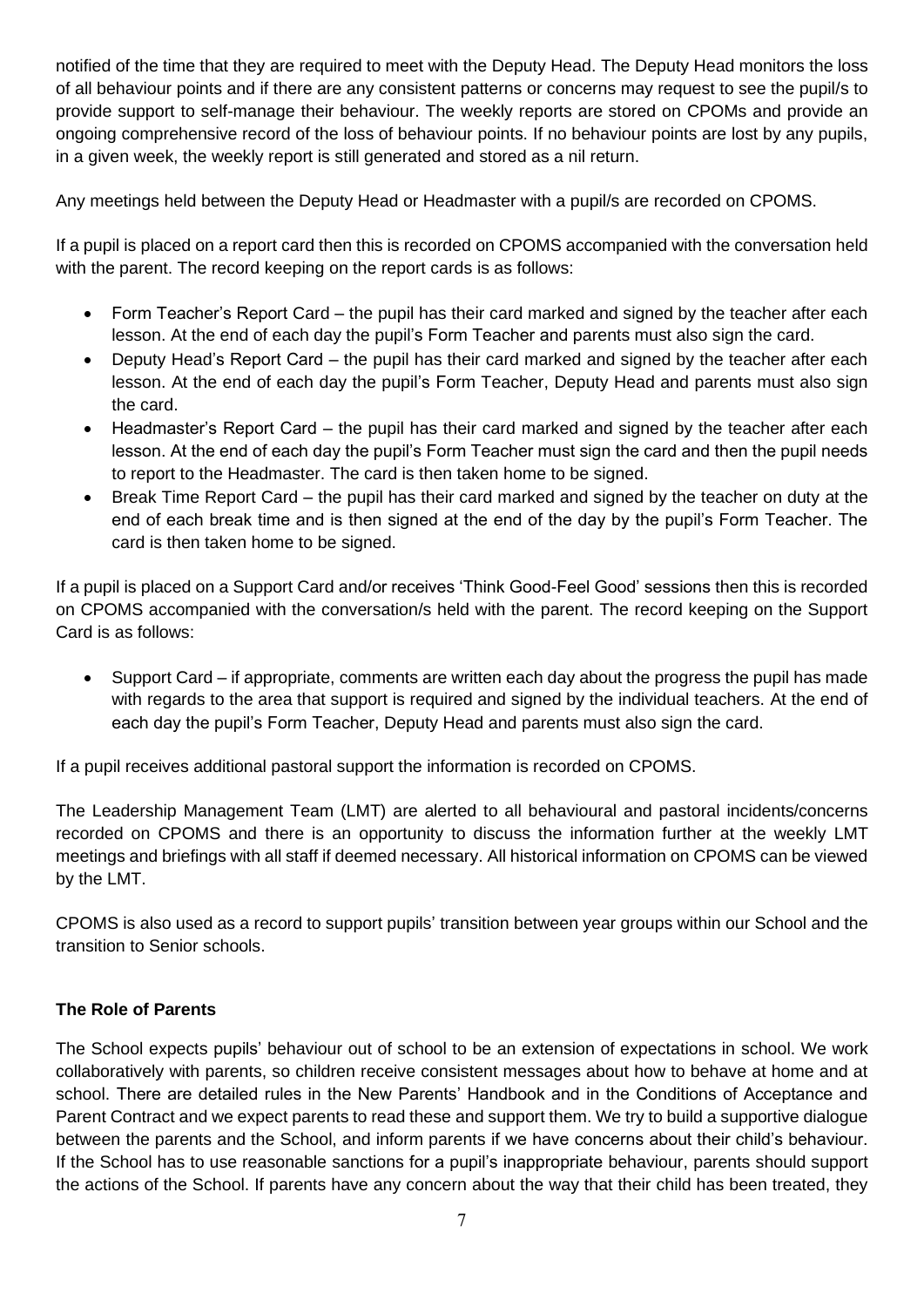should initially contact the class teacher. If the concern remains, they should contact the Deputy Head. If these discussions cannot resolve the problem, then they should contact the Headmaster and then the Clerk to the Board of Trustees.

#### **The Role of other Agencies**

If requested or if we feel that a situation would benefit from further support than the School provides, with regards to behaviour management or pastoral concerns, we can provide the details of a recommended Child Psychologist or specific support agencies/organisations such as Winston's Wish for bereavement.

#### **Staff development and support**

Staff development and support takes place primarily through INSET sessions. Action research and case studies on behaviour management are disseminated along with updates on behaviour management produced by the Department for Education.